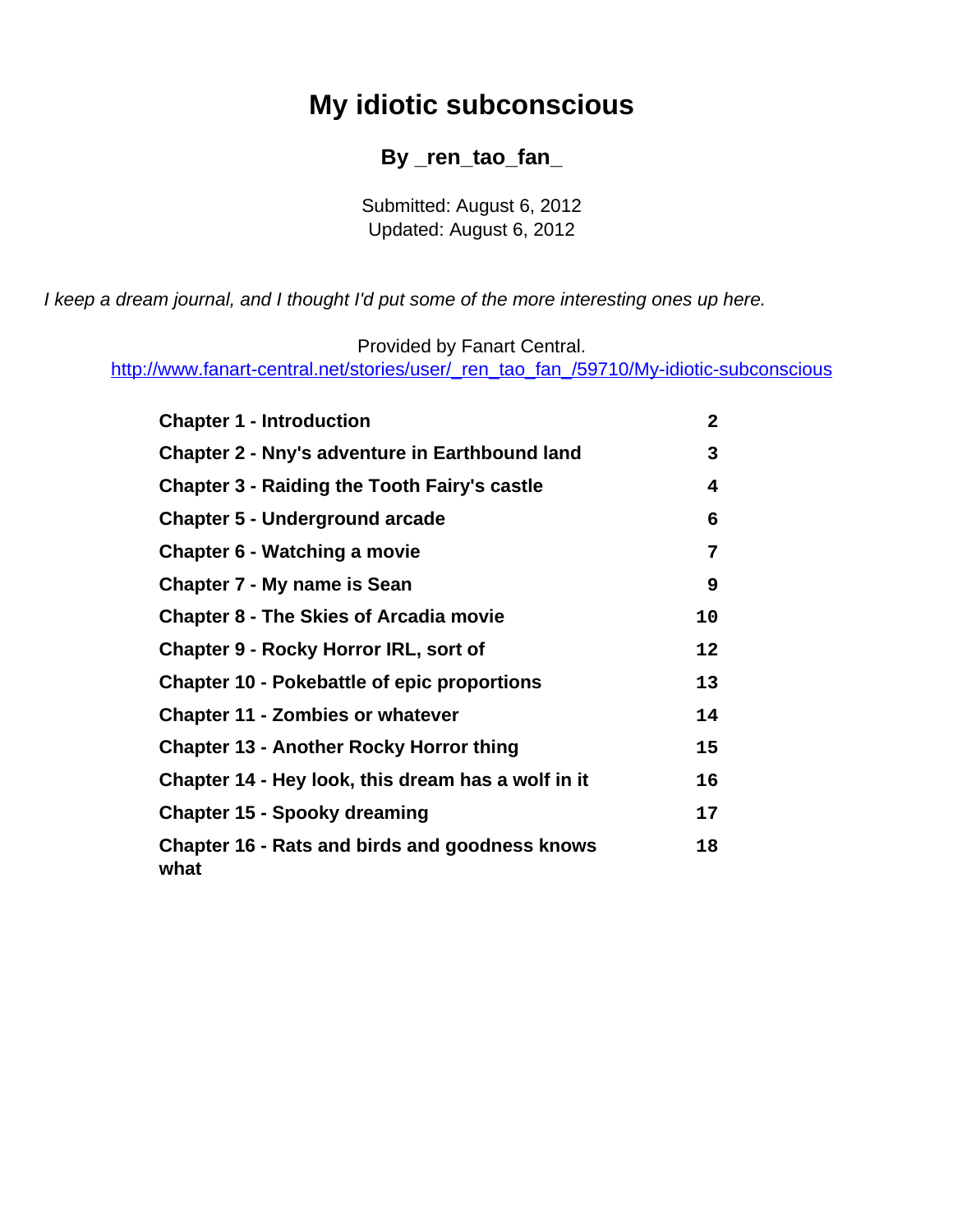### **1 - Introduction**

<span id="page-1-0"></span>Okay, so here goes. I don't really expect anyone to be interested in this, but if people like it anyway, then that's cool. I'm just doing this for my own personal enjoyment more than anything else.

Alright, here's a few things I should tell you before I get started. First, each dream will have its own chapter, so though it might seem that this story is very, very long due to the sheer number of chapters it will have, each chapter will likely be very short.

Second, I often dream of characters from movies, books, TV shows, video games, etc. Since such a variety of characters appear in my dreams, you might not always know who I'm talking about. I'll try to provide visual references.

Thirdly, um... just enjoy the stories my brain tells to me as I sleep.

I like sleeping. Sleep is good.

Yep.

Let's go.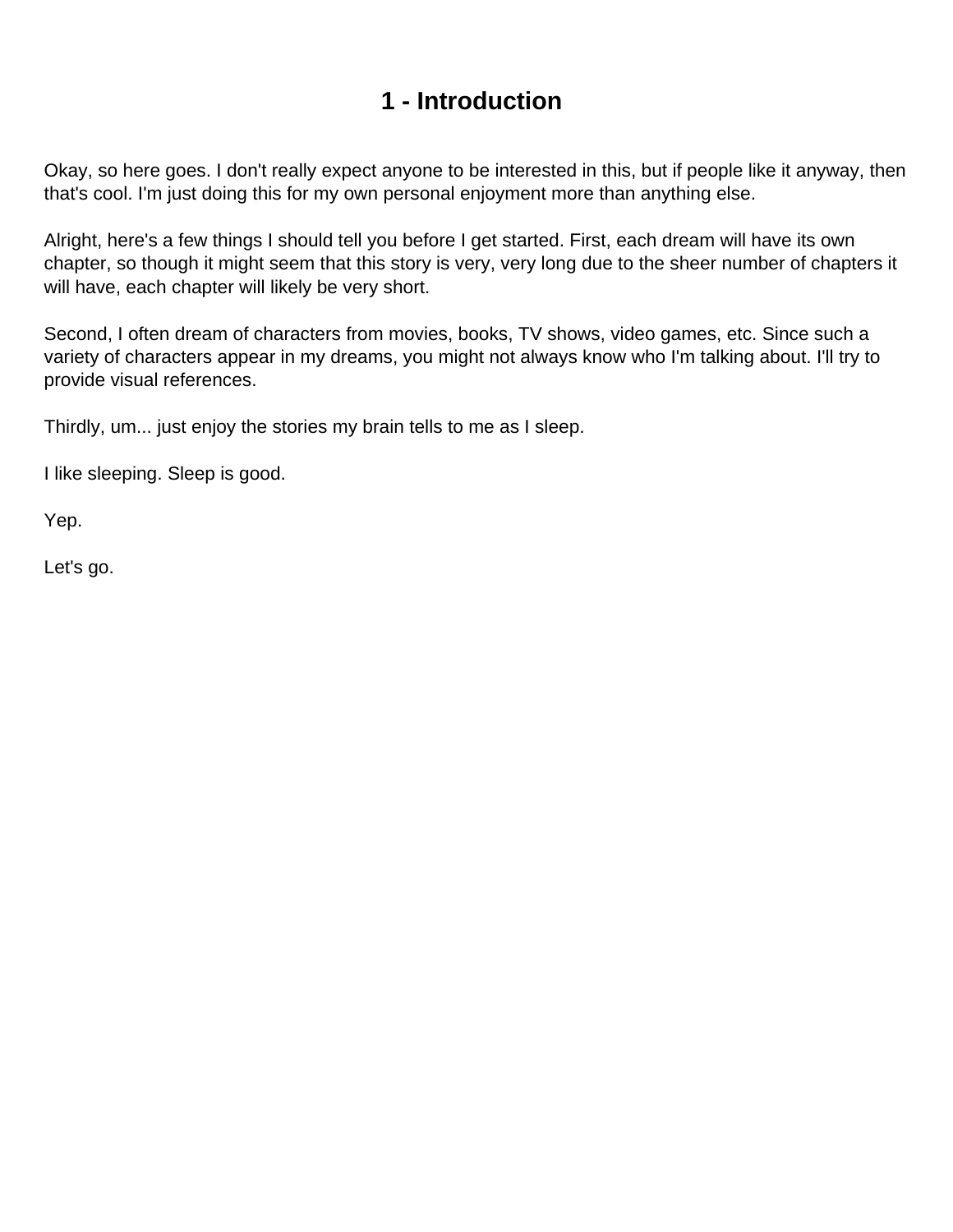## **2 - Nny's adventure in Earthbound land**

<span id="page-2-0"></span>Characters that appear in this dream: Johnny the homicidal maniac, also known as Nny.

--------------------------------------------------------------------



Also, please, PLEASE understand that I had this dream before I actually got into JTHM. Therefore, I knew nothing about Johnny's personality. All I knew was that he was, well, a homicidal maniac. Spoiler alert: Johnny uses guns and kills children in this dream, which are two things I'm sure he'd never actually do. But I didn't know that at the time.

**I'm in the living room, watching a movie of Johnny the Homicidal Maniac (who I am not terribly familiar with). He is running amok a blindingly colorful world, slaughtering children as he goes. He meets a small boy on a bridge who, terrified, asks him who he is and where he comes from. Johnny responds by saying how similar this world is to Halloween Town (where he supposedly hails from) with a few exceptions, the last one being, "...and there aren't people who want you dead." Johnny tops this off with a curved smile and an insane look in his eyes. He walks away, leaving the child to think briefly that he was gonna live, only to be felled, like all the others, by a bullet from Johnny's gun.**

**Dad, who was working on the computer, was bothered by the sounds of carnage, and I feared he would have me stop watching. Jackismyman {my sister, who I'll call by her FAC username} came in during a different part of the movie, one that, to my knowledge, did not contain Johnny. It took place inside a long tunnel built over a road. Like the world outside, it was very colorful - even more so, because the colors kept changing. Strange creatures were prowling the inside. Because of these things, Jackismyman and I called it the "Earthbound Bridge" ...especially when a seemingly impassable gap appeared in the road.**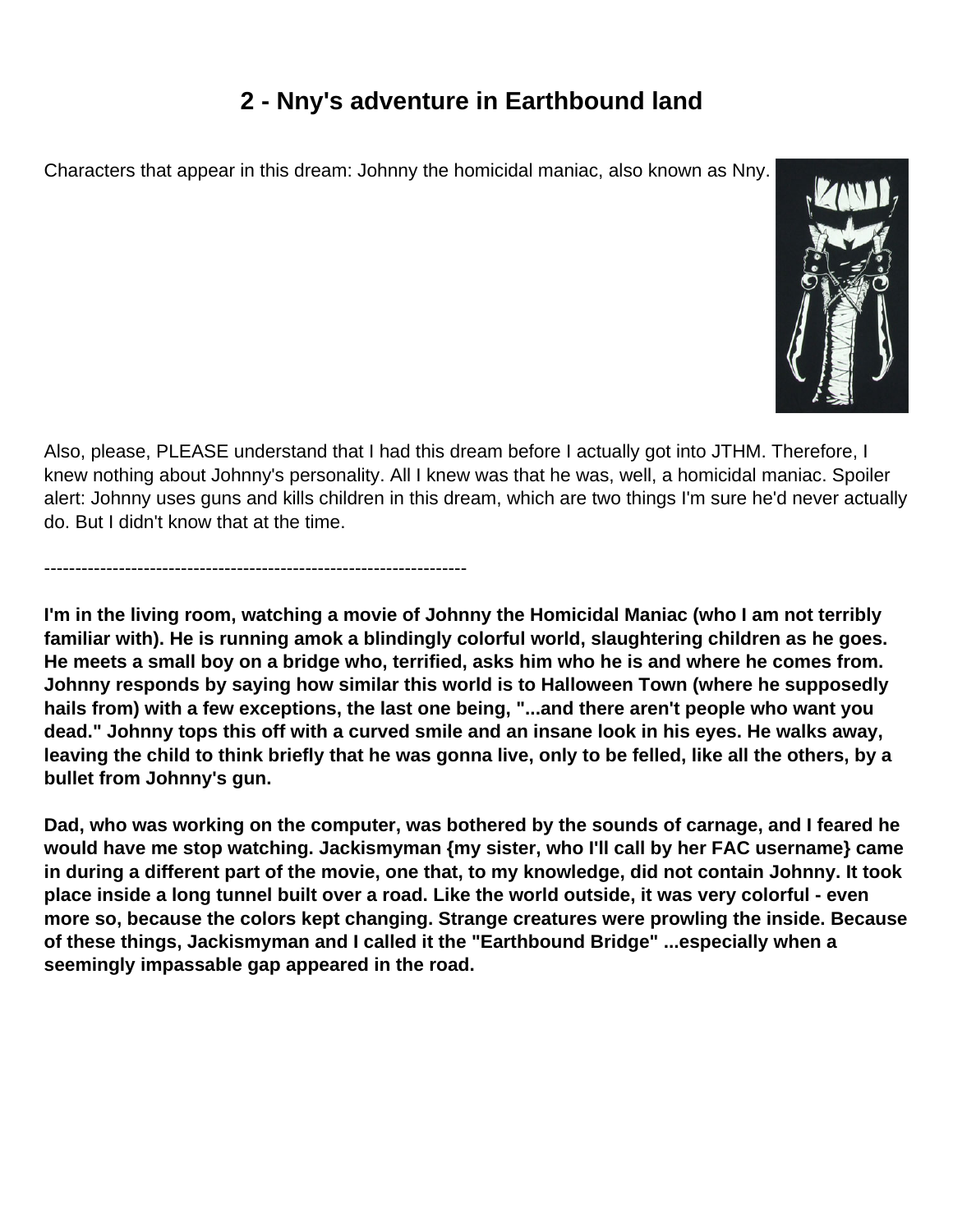## **3 - Raiding the Tooth Fairy's castle**

<span id="page-3-0"></span>Characters in this dream: Teatime, from the Discworld novel and movie Hogfather.



Also includes some of the characters he had partnered up with in his quest to kill the Hogfather.

-------------------------------------------------------------

**It is nighttime. I am at home, planting seeds in the big garden, which doesn't have any plants in it yet. The next night, I realize I forgot to water them in, so I turn on the sprinkler, but it's been moved to a new garden in front of the carport, a garden that does not actually exist, a garden which has vegetables in it already. As the sprinkler goes, I look for a rainbow, even though it's dark out.**

**Right up the road from the house is the Tooth Fairy's castle, which has a big stone wall surrounding it. It's daytime, and Teatime and his men are at the playground, including Catseye, who is running around. Inside the castle, it again appears to be nighttime, and there is a girl of about 20 years of age, tall and dirty blonde, with her little dog. She is eating the soul of a chicken with a spoon, and her dog is sniffing the floor in search of scraps. The chicken soul looks like coleslaw, but it is blue. The spoon has the words "Name of (name I can't remember)" engraved on its handle.**

**Elsewhere in the castle it is nighttime (it's always night within the castle) and all the men are standing around talking. Teatime looks a lot older than I remember him being. He looks to be about in his 70's. His face keeps changing: sometimes he looks like Marc Warren {the actor who portrayed him in the movie}, other times he looks like Bill Kaulitz {the lead singer of the band Tokio Hotel, which a certain sibling of mine was really, really into at the time}.**

**Back to the girl. She is done eating and is now moving around the room, cleaning or something. The dog is gone. Suddenly all the men come in and grab her. She struggles and screams but they slam her down on a table and hold her. She's crying and Teatime walks over, knife in hand. He leans over and says, "Don't worry, little one. It won't hurt for long." {This where you go: DAFUQ is the matter with this girl, her dreams make me feel violated.}**

**Later, the men are all descending a set of stairs. As they go down, a god that resembles a**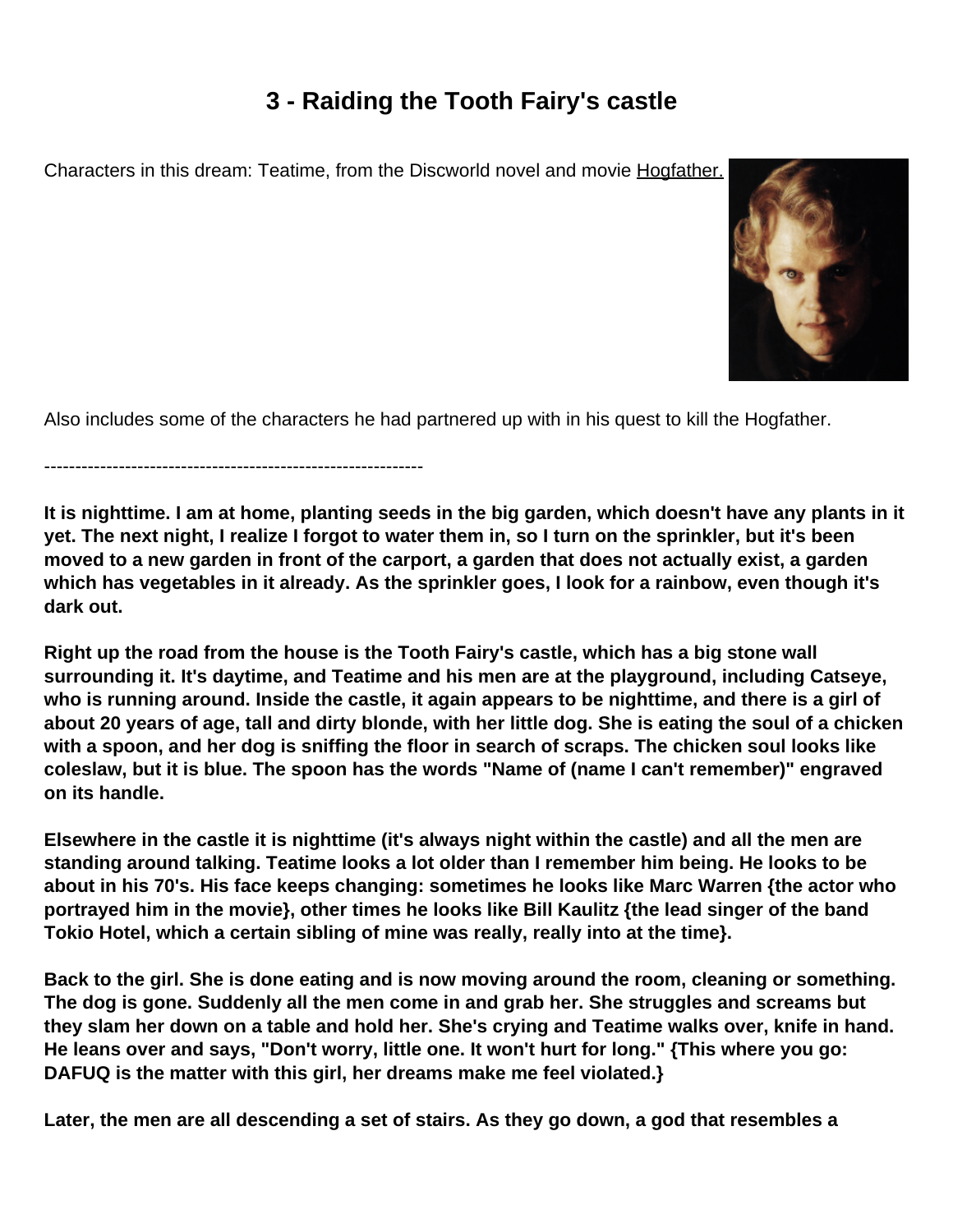**miniature bull tries to stop them, but only acts as a ramp for them to go down. As they step on him they say, "Excuse me," "Pardon me," "Thank you sir," etc. Further down the stairs, a bigger god stands in their way, one that looks like a Minotaur with armor. The dream ends as the group contemplates this.**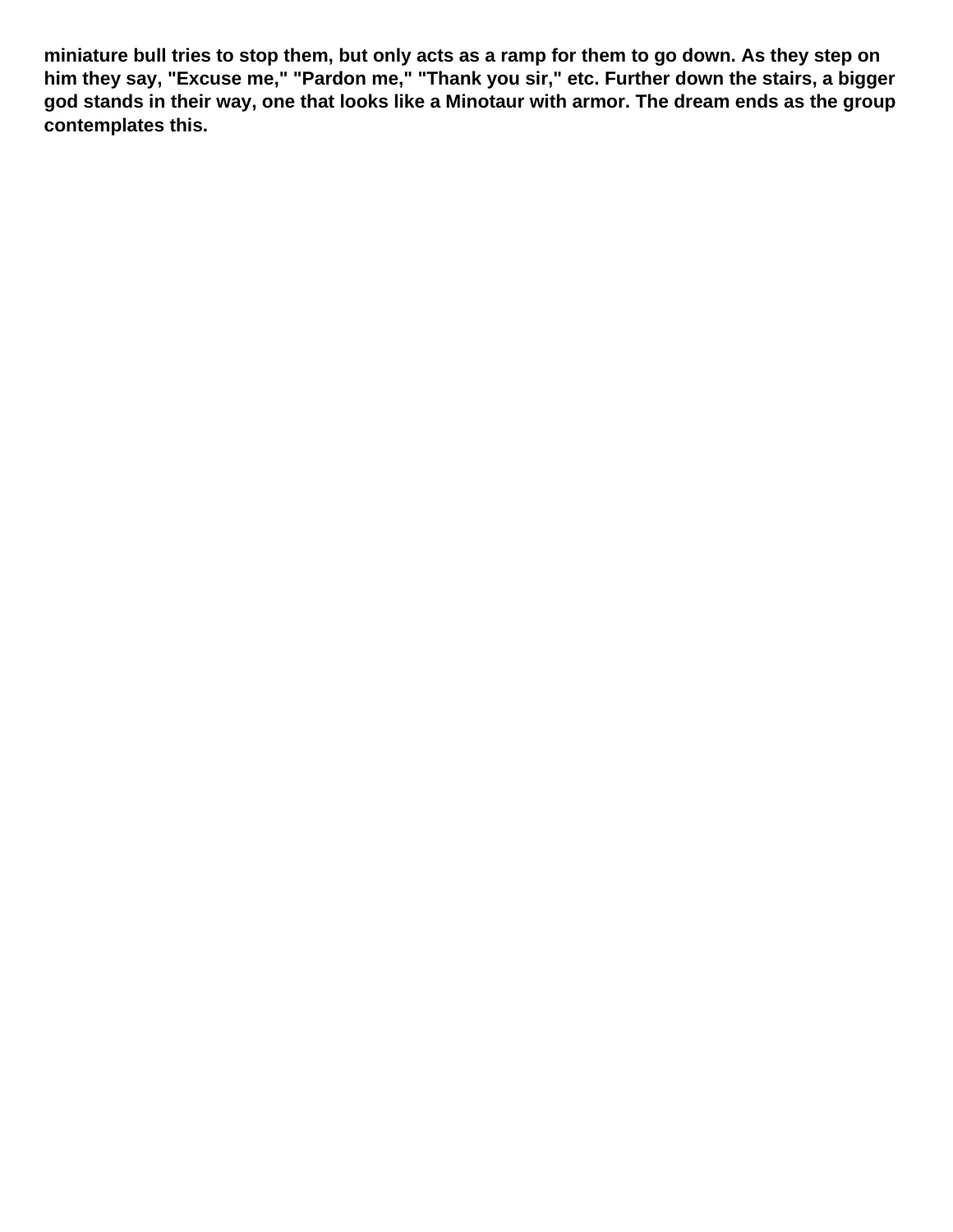#### **5 - Underground arcade**

<span id="page-5-0"></span>**I, along with many other children, am walking in the field across from my house. Mushrooms what look like rocks are arranged in veins across the ground, and every so often I find a ladder leading down into the ground. I really want to go under and explore, but I have to follow the group, so I make a decision to come here again sometime, seeing as how it's so close to home.**

**We come to a rocky stairway with a stream running down part of it. I offer to carry a very small child up the stairs, the wondered why I offered, for he could clearly go up stairs my himself. Once we reach the top of the stairs, another, purple set of stairs leads down to a cave. The child I offered to carry goes ahead and climbs down those steps with ease. I do so too, and walk through the tunnel to a large underground arcade. I walk around to see the games. Many of them seem to involve one person picking up a plastic rifle and attempting to "shoot" another person, whom I suppose is suppose to dodge, which makes absolutely no sense at all.**

**After a while I come across the bumper car floor. Excited, I run to tell Looper {my IRL friend} and everyone else about it so we can all go do it together. I could see her red hair across the room, illuminated by the flashing lights, after which I remember nothing.**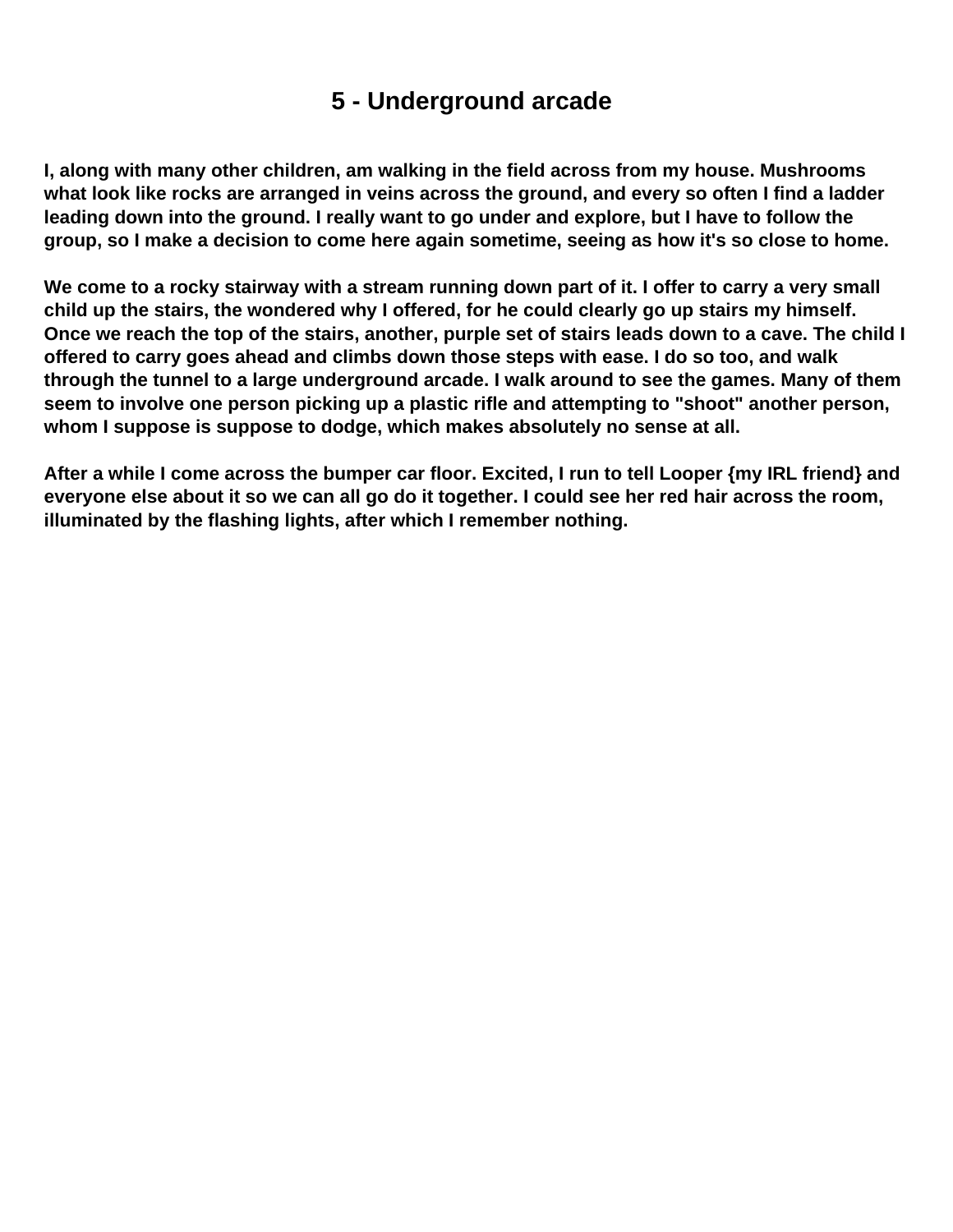## **6 - Watching a movie**

<span id="page-6-0"></span>Character that appear in this dream: Severus Snape from Harry Potter and Colette from Tales of

Symphonia.



-------------------------------------------------------------------

**I was in a dark classroom watching a movie. I believe Jackismyman was there too. It was a Happy Potter movie, but it was different in many ways. For instance, filling the role of Harry was a Colette-like girl. Keep in mind that this would, theoretically, make Colette Snape's daughter. {Yes, I KNOW that Harry isn't actually Snape's son, but I had only watched the movie at this point, and it's hinted at in the movie that that relationship MIGHT exist between them. Upon putting further research into it, however, apparently if you read the book you never would have thought that at all.}**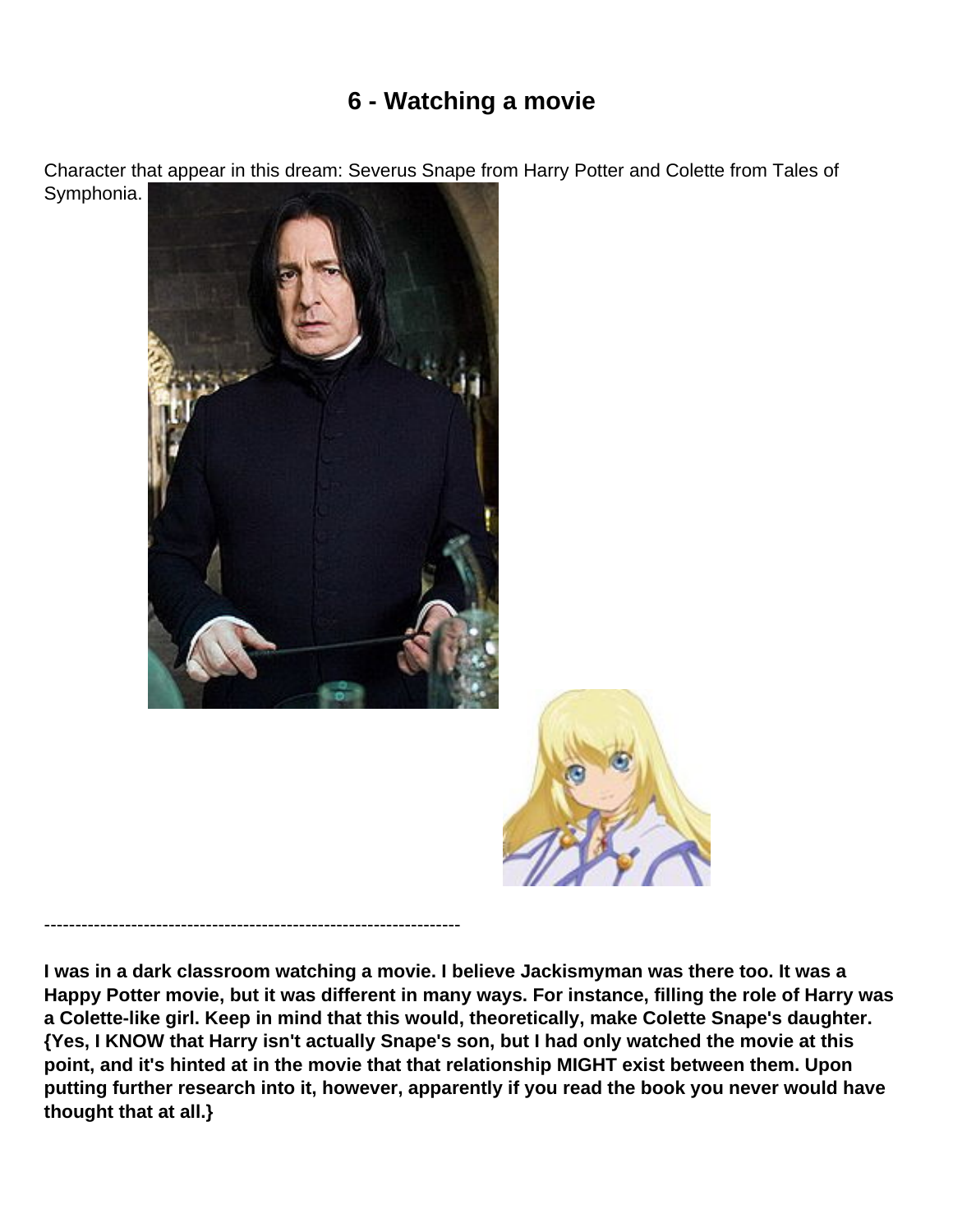**At one point Colette falls, wounded, in a vast flat wasteland. Snape and a bunch of other people (witches and wizards, probably) start running over to her. Snape turns into a bat so he can get there faster, but he still gets there at the same time as everyone else. He sits cross-legged and holds Colette's head in his hands. All the other witches and wizards are asking her how she feels. Everyone's faces are painted like in the Floor Show of the Rocky Horror Picture Show. Also, they all have weapons that are colored like Moon stone weapons {from the Skies of Arcadia video game. Go play it. Now.}.**

**Colette starts singing a song about dying. She mentions "diamond eyes" a lot, and the animation (this part is animated) focuses largely on her brown eyes. {Even though her eyes aren't actually brown, but whatevs.} She dies, and Snape starts singing about losing her. He's actually quite an amazing singer, though it catches me quite off guard that sings at all. It was all very much like opera, truly, only it didn't have that type of singing.**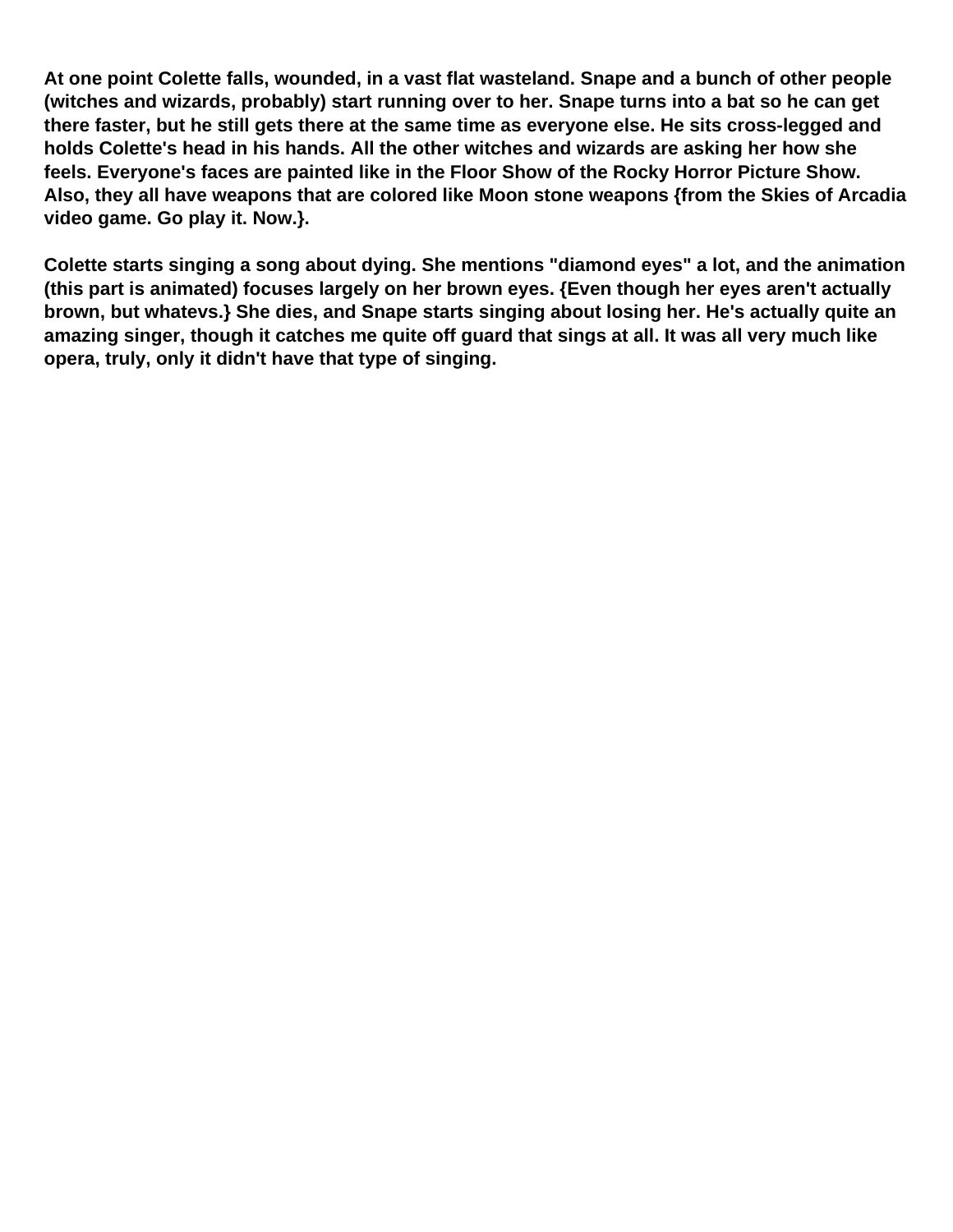## **7 - My name is Sean**

<span id="page-8-0"></span>**I am Sean in this dream {my manself: see** <http://www.fanart-central.net/pic-794801.html> **}. I was driving over to some chick's house. There was a fuzzy brown teddy bear in the passenger seat next to me. I was holding some teddies as well, whom I believe were Cue {**  <http://www.fanart-central.net/pic-789571.html> **} and Anthology {**  <http://www.fanart-central.net/pic-787547.html> **}. I was saying to them how I was the type of guy (and this was the type of situation) where I would reject a girl I liked just because some tough guy liked her as well.**

**I drove into her driveway, got out of the car, walked over the passenger seat window, leaned in, and mooshed the fuzzy brown teddy into my face. I asked him to make me brave enough to do the right thing. I believe someone else had materialized into the car at this point. This person got out and went into the house. She was greeted by several other girls, so I guess the girl I liked was having a party. I stayed in the car, sitting in the passenger seat and cuddling the teddies, when I got the feeling in my spine that someone was coming up behind me. I though for sure that it was the tough guy coming to get me, but I just stayed where I was.**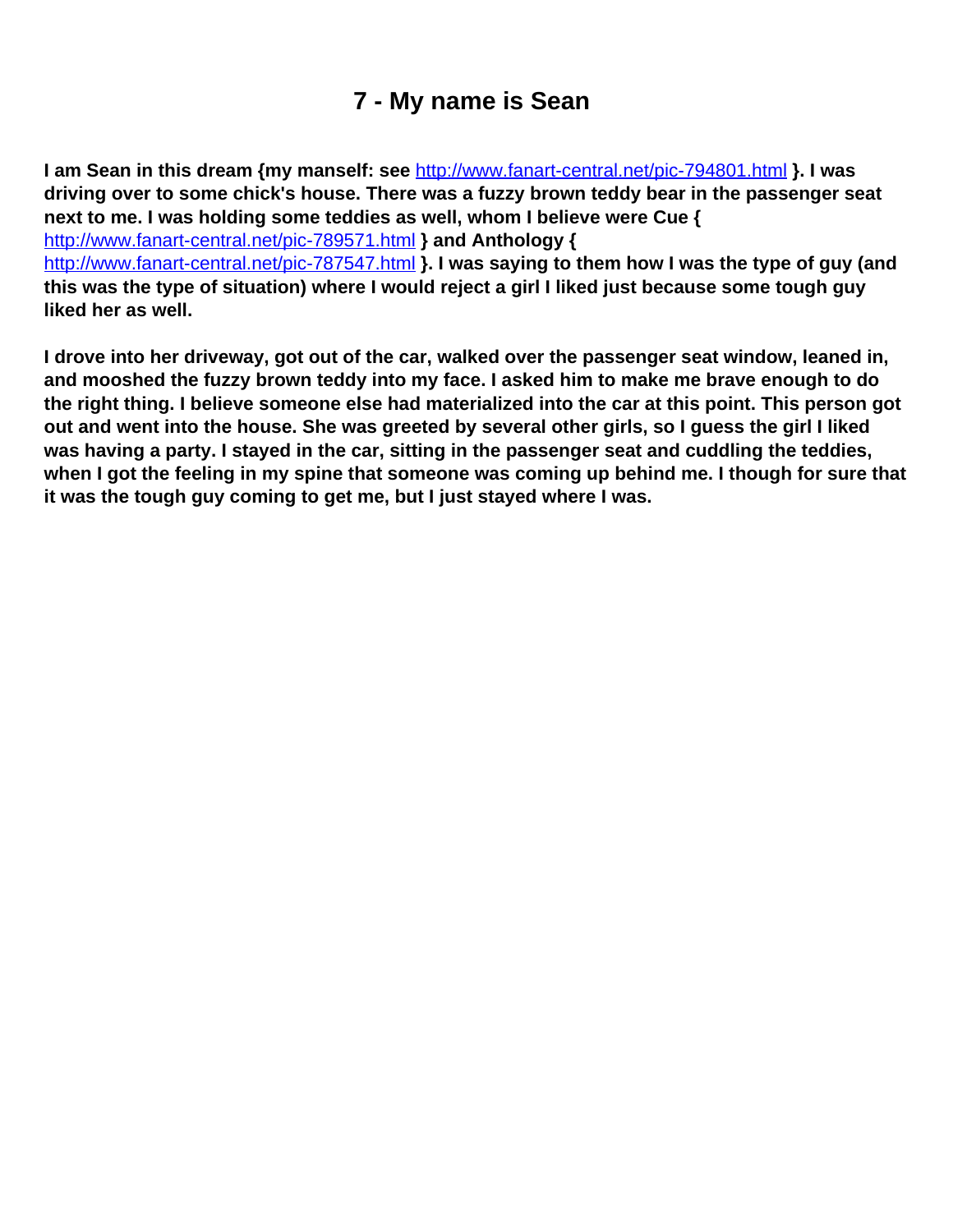## **8 - The Skies of Arcadia movie**

<span id="page-9-0"></span>Characters that appear in this dream: Vyse from Skies of Arcadia and Gau from Final Fantasy.





-----------------------------------------------------------------------

**Dad, Jackismyman, and I were watching the Skies of Arcadia movie, which of course differs almost entirely from the actual Skies of Arcadia (this IS a dream, after all). I remember there was a small beach house and a foggy ocean (a water ocean, not a sky ocean like in the game). There were two babies, one of which was Jackismyman and the other of which was Gau from Final Fantasy.**

**When the movie started, I, for some reason, expected a herd of sheep to appear. This didn't**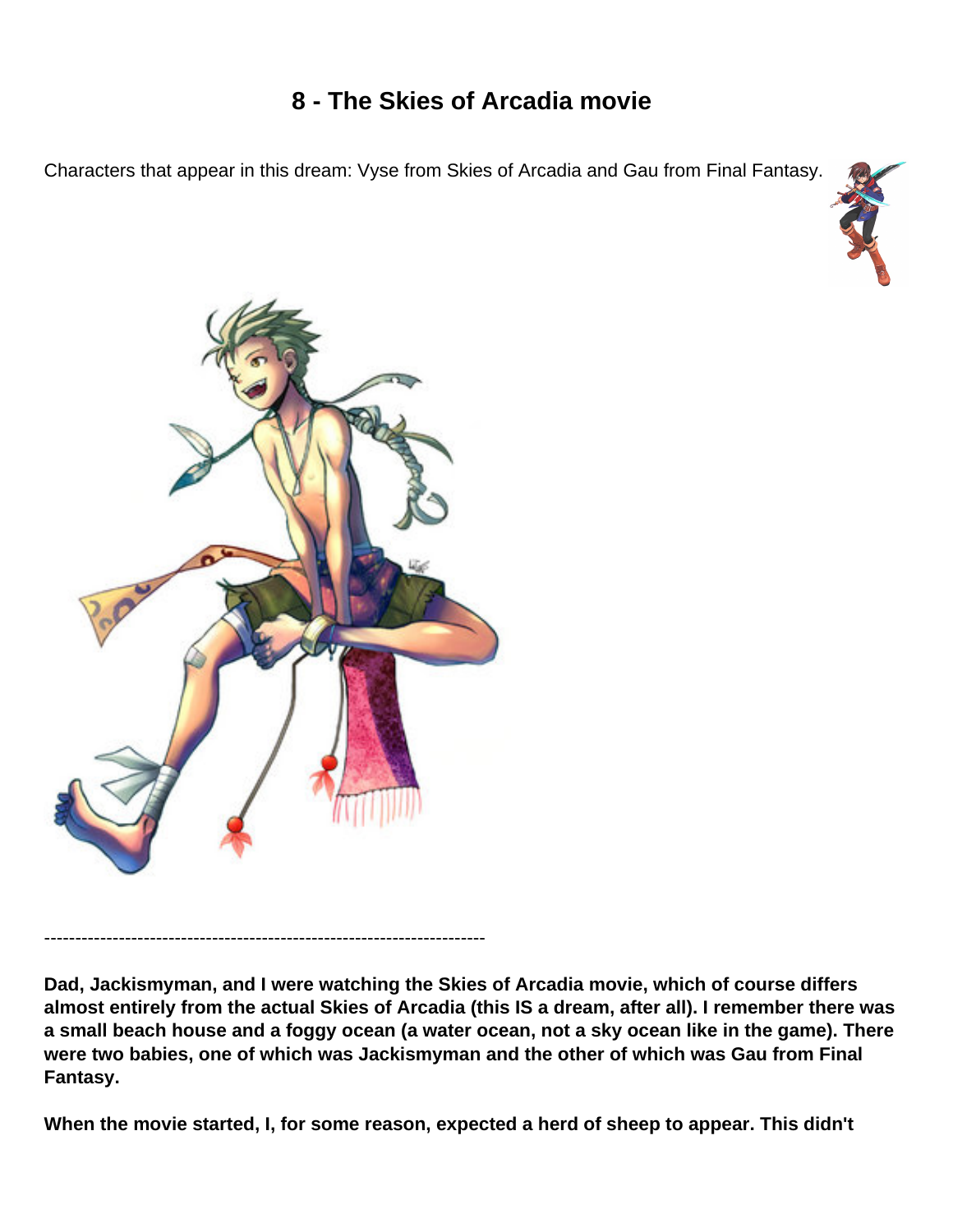**happen. At some point a great war or an apocalypse must have occurred, because the world was a lot emptier and sadder at the end. Gau, 4 or 5 years old at this point, and two other boys who might have been his brothers, were sitting on a grassy cliff overlooking the sea, waiting for someone. When that someone did not appear, Gau started to cry. I'm guessing their mother went missing during the war/apocalypse.**

**Their father, a sheepherder (who we'll call Vyse, just so this has SOMETHING to do with Skies) stares wistfully out at the ocean until his sheep stare and bleat for him to come. (Dad mentions at this point how generic it is for a flock of sheep to appear.) Vyse tears his eyes away from the ocean and looks at all the minivans, packed with people and possessions, heading over the hills to their respective homes. There's a sense that the world is returning to normal, and Vyse makes a decision to take the children and return to his homeland as well.**

**After the movie, Jackismyman and I go downstairs to play the REAL Skies. The last thing I remember is that Valuan ships were destroying a small town by ramming their hulls into the buildings. It was dark and cloudy in this scene, so I'm guessing the ships were destroying one of their own towns for one reason or another.**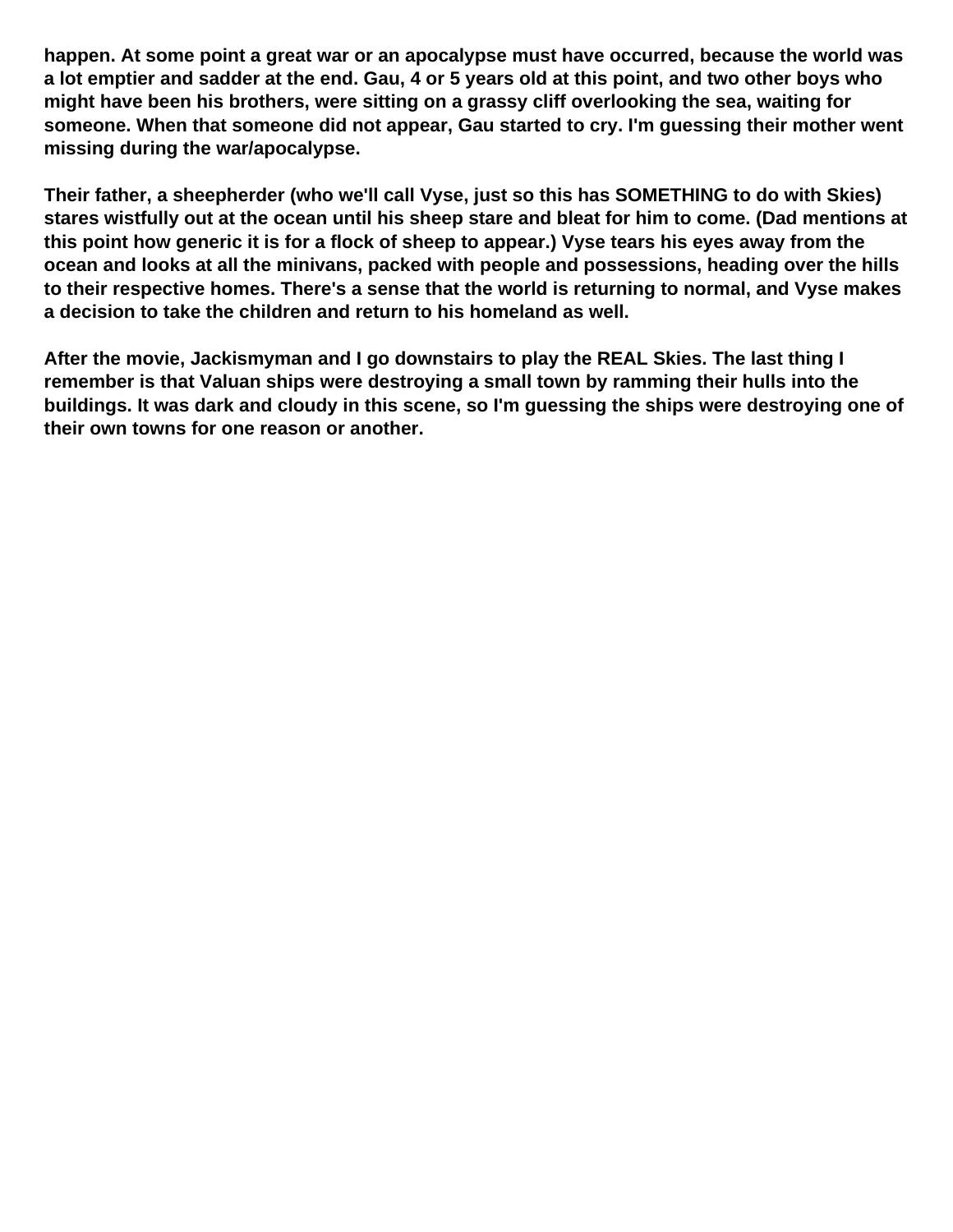#### **9 - Rocky Horror IRL, sort of**

<span id="page-11-0"></span>**I was watching the Rocky Horror Picture Show in the theater, even though it had nothing to do with the actual RHPS. It quickly came to the point where I and all the other audience members were inside the show, and we all acted as such. There was mass panic; people were hurt and ambulances were taking people away.**

**I was running around with no real destination in mind, and several times I came across a girl who was laying bloodied on the ground. I asked her name every time I found her, and she sounded more indignant every time she tells me, upset that I didn't remember. Around the third time I find her, I finally go to find her a doctor. At this point, almost nobody remains, and I can't find a doctor. So, desperate, I scream for one. An old man appears, and I run to show him the injured girl.**

**I then go into the large old house and walk around, lonely and confused. There's a toddler in a cradle in what looks to be our laundry room. The child is skinny and quite upset, even though the cradle is rocking. I figure someone must have been here recently to rock the cradle, and, scared, I escape cautiously, looking around every corner for whomever might remain. It's very dark in the house. I find the old doctor again and we talk for a bit.**

**At the end of the show, everyone is in their seats again, and a scoreboard show up on the screen, I suppose to count out who "did best". I won first place, with a score of 255. I remember not even believing I could have gotten first, since I didn't even know what I was supposed to have been doing.**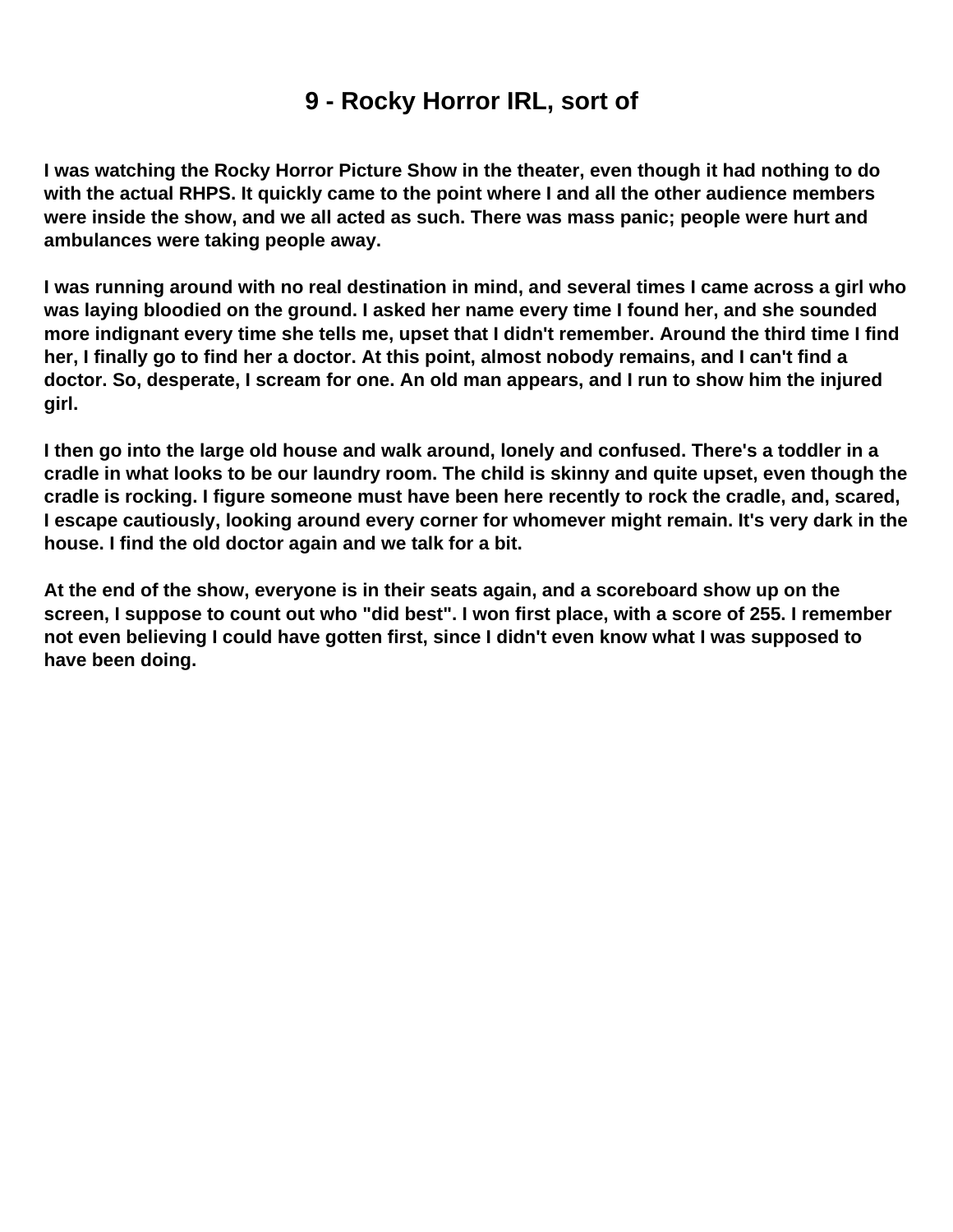#### **10 - Pokebattle of epic proportions**

<span id="page-12-0"></span>This dream contains Pokemon. Lots of Pokemon. I shall not even bother putting their images up here. You ought to know what they look like.

----------------------------------------------------------------

**There was one big Pokebattle, with 3 people fighting with all their Pokemon at once. Ash was in this battle and was winning tremendously. It was a newer episode, and Pikachu had evolved into Bayleef (?!?!).**

**At one point, a Donphan tried using Horn Drill on Ash's Bulbasaur, who, at Ash's command, used a move called Ice Drill to offset Horn Drill. It worked, and Bulbasaur used its drill to toss Donphan over its head.**

**At one point, someone used Rollout, and it got out of control. Eventually there's a big ball of Pokemon rolling all over the place. They form a wave and land right on "Pikachu's" head.**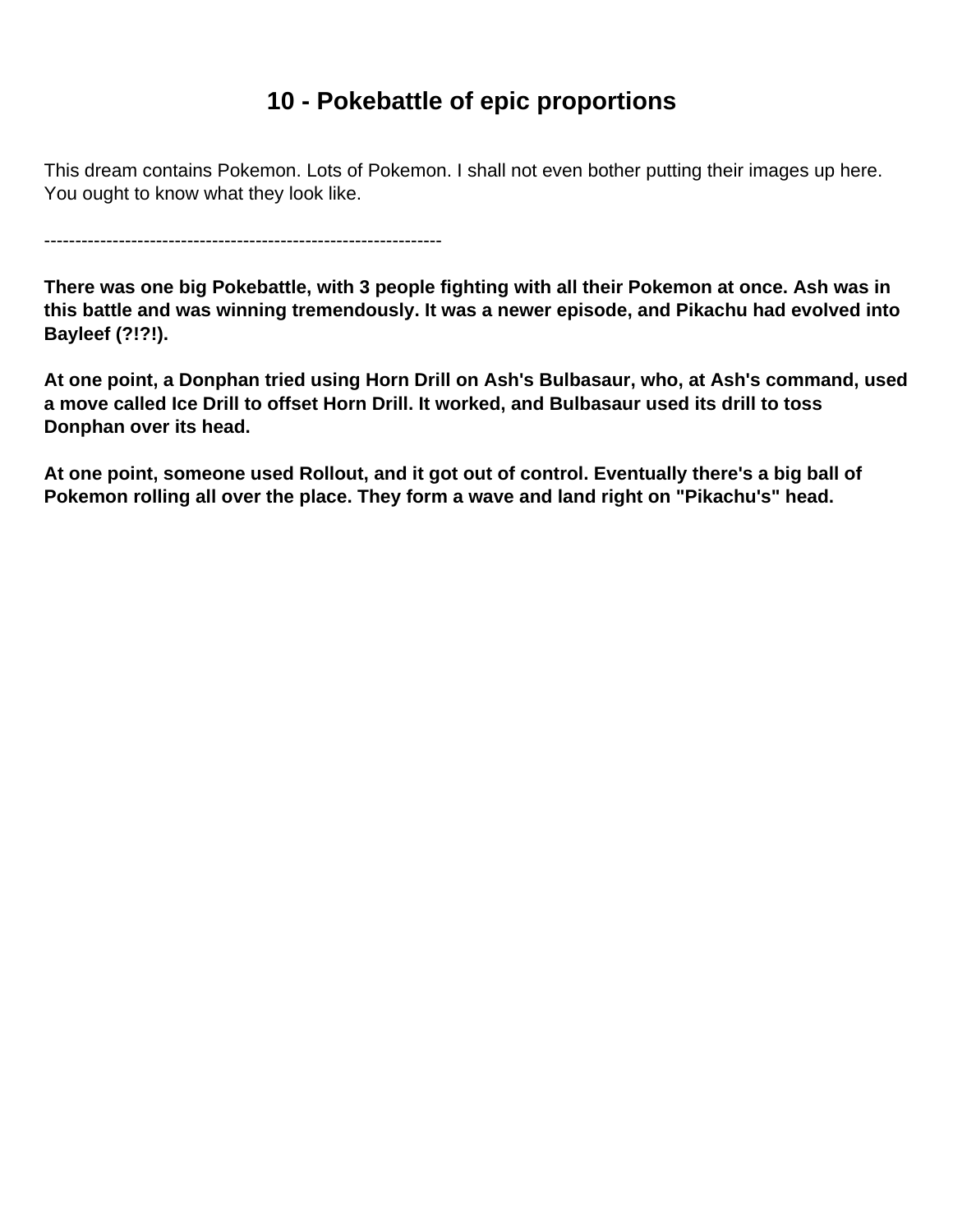#### **11 - Zombies or whatever**

<span id="page-13-0"></span>**I'm in some sort of boarding school run by a terrible headmaster lady. I and other students keep sneaking around to do something or other that we're not allowed to do.**

**At one point, the terrible headmaster lady takes an incense stick and lashes herself in the back with it, just so she can place the blame on this poor bloke who, by the way, had to stand there and watch. She looked bored as she did it, even though the stick was skinning her back (but not breaking the skin). Later, she and a bunch of nuns stop a train carrying newspapers. The nuns appear horrified at the cargo, but the terrible headmaster lady doesn't. She says she never liked this newspaper anyway. The nuns go into a passenger part of the train. One mumbles about how it would take your average person a month to produce writing as great as that which the newspaper offered every day.**

**Later, some classmates and I are riding a vehicle through the woods. The vehicle in question is like a train, but we're not sitting inside any of the cars; we're more or less plastered to the front. We stop at a fallen tree with two dead deer inside. When we start up again, we see the deer get up and start walking. I wonder how this can he possible, because I can clearly see their spinal columns broken through the skin at their necks. We pass them, but we keep running into (and when I say into, I mean straight into and over) different zombie animals. Since I'm the front of the train, this is especially scary for me, since I keep running headlong into them. Eventually it becomes too much for me, and I retreat further back, letting someone else take my place at the front.**

**After I do this, we come across an undead T-Rex, who, in a rather insane way, says hello to use before losing control and crashing its head across a horizontal tree trunk with another zombie on top. I felt relieved, since that was two less zombies we would have to go face-to-face with.**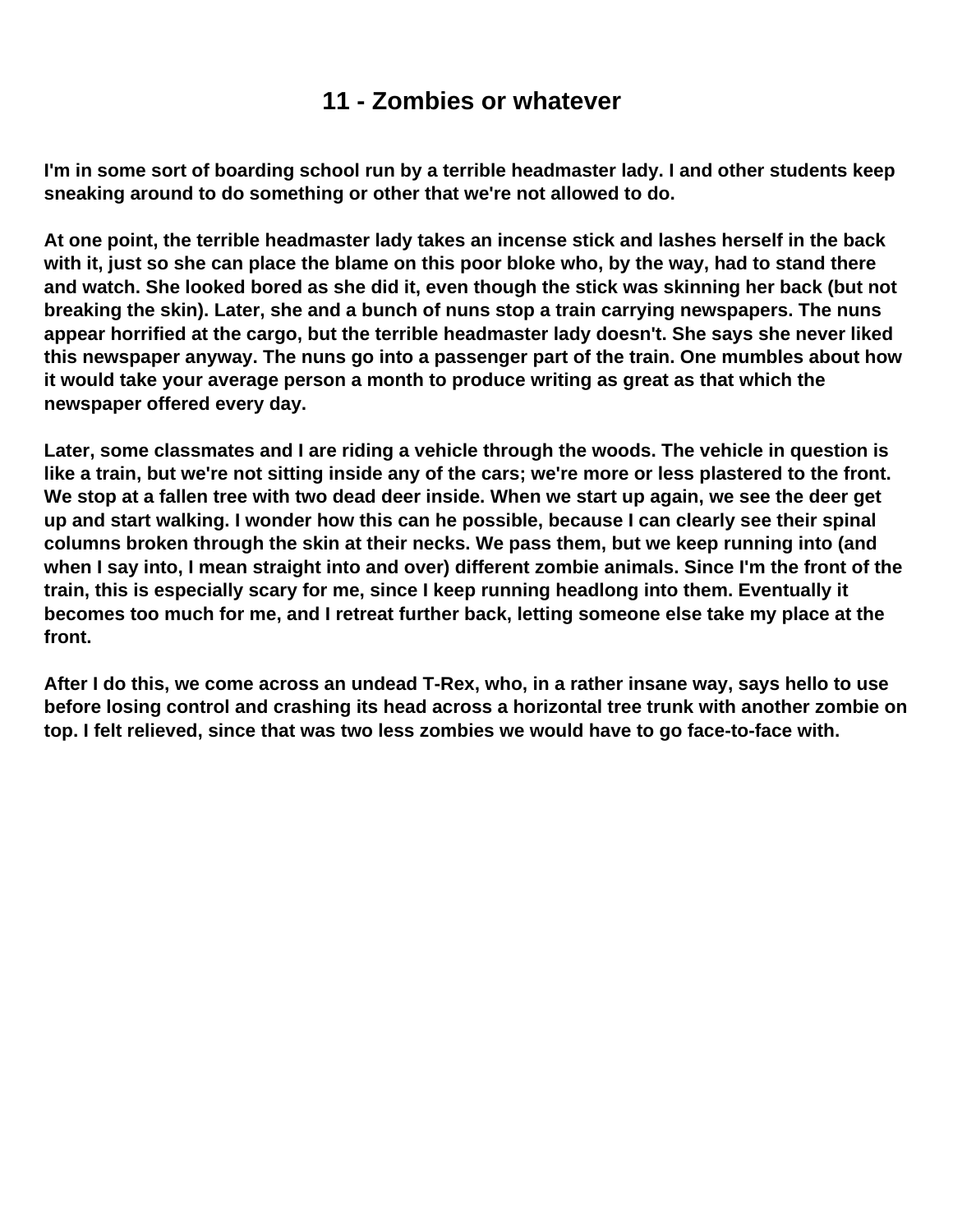## **13 - Another Rocky Horror thing**

<span id="page-14-0"></span>Okay, um, Rocky from RHPS is in this dream, but I'm not sure how appropriate it would be for me to include a picture of him, since all he ever wears is a pair of golden underpants. Just visualize a muscular blonde guy in golden underpants. That'll do the trick.

------------------------------------------------------------------

**I was in a world being attacked by aliens. It was nighttime and, quite literally, a bloodbath. I was with a group of survivors, among whom was Rocky and a dark-haired overweight geeky guy. I remember going down a huge waterslide (the tunnel kind) right behind Rocky, whom I though was dead. There was blood instead of water in the slide, and I could see other corpses going down, including that of a little girl.**

**When we reached the bottom, I checked to see if Rocky really was dead, but he woke up and asked where his master was. I hadn't the heart to tell him what happened to Frankenfurter.**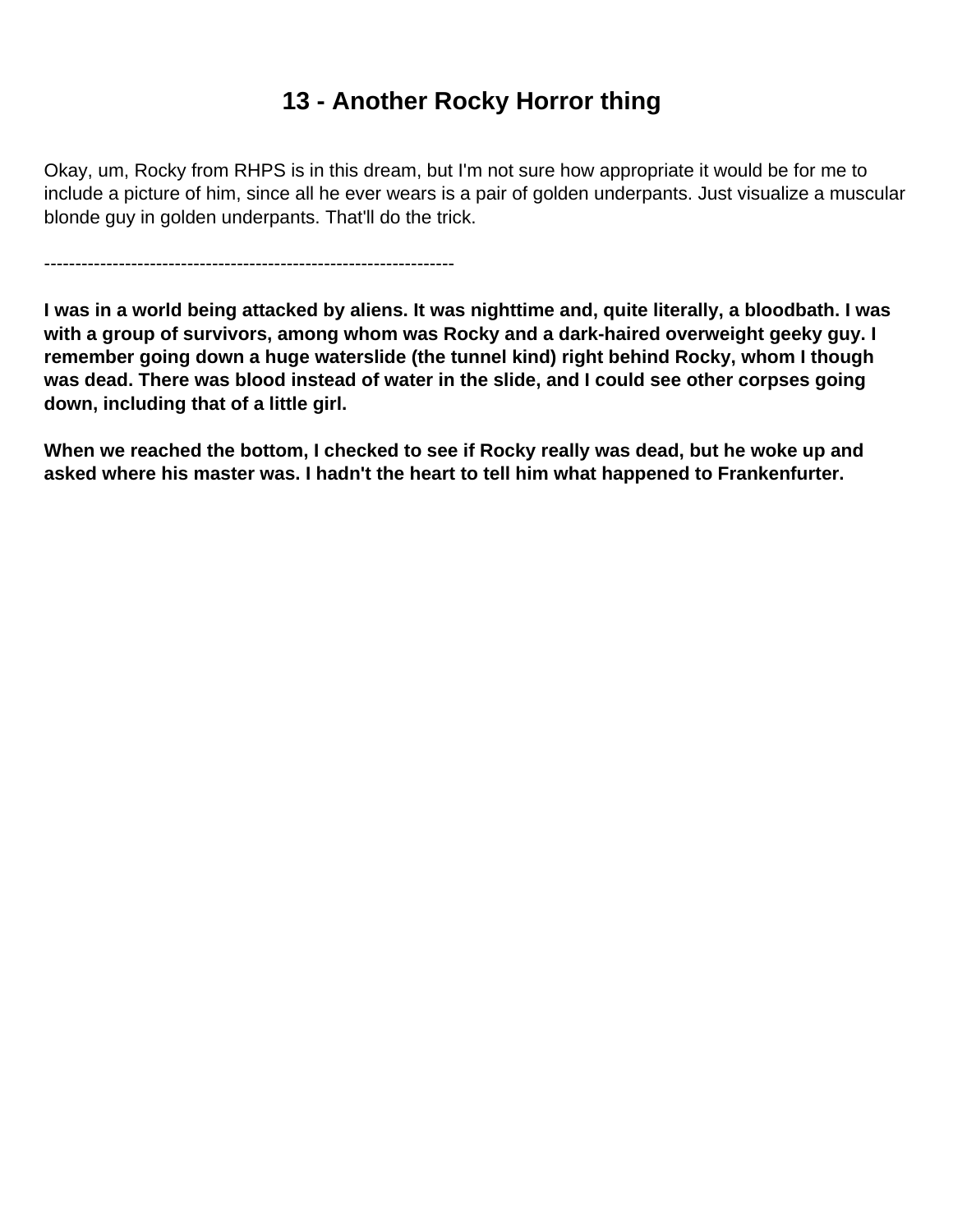#### **14 - Hey look, this dream has a wolf in it**

<span id="page-15-0"></span>**I was in a Final Fantasy like place. We were about to go into a great battle, and I wanted to teach the wolf in my party new magic using Espers. Jackismyman wanted to teach it fire magic, but I had already taught it all of its fire magic, so I gave it the Esper Shiva for ice. We were inside a cave, and at one point the wolf and I blown sky-high into the air at such force that it took several minutes for us to reach the peak of our ascent. On the way up, the wolf kept barking sparks out of its mouth. It did this until eventually ice came out instead of fire. The wolf was not able to hold the ice, as it was soon followed by a jet of fire, but it seemed triumphant anyway that it had been able to use ice magic.**

**Soon after the wolf's victory, we neared the ceiling of the cave, but we started to fall before we hit it. We passed by a ledge on our way down, on which I considered dropping something important for safekeeping, but I decided it would be too much trouble to get it back later (no duh). The wolf howled in fear as we fell, and I could see lights below us, as if we were over a city. It was sunrise by the time we landed softly and safely on a beach that looked quite a lot like Emerald Coast {from Sonic Adventure}.**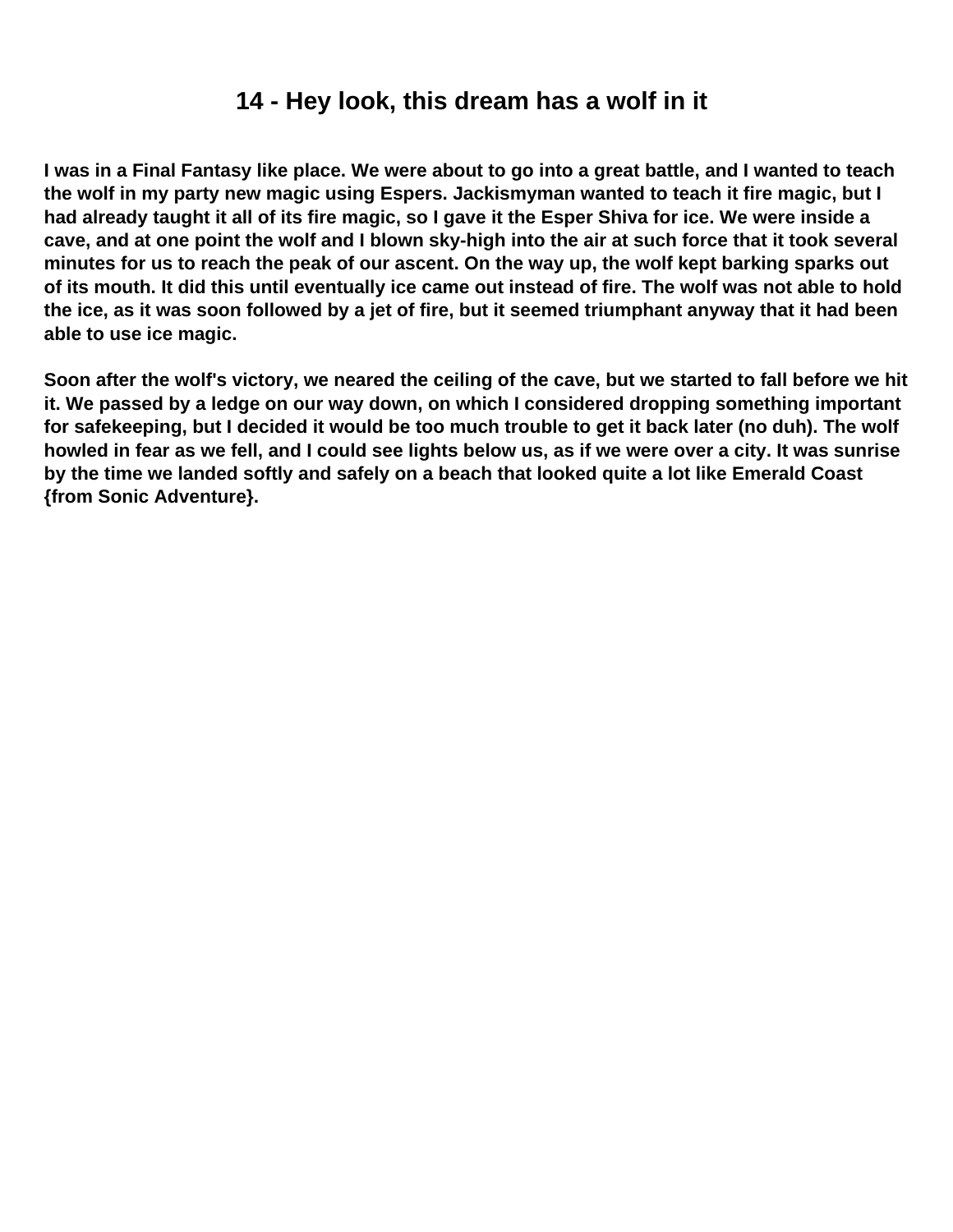## **15 - Spooky dreaming**

<span id="page-16-0"></span>Characters in this dream: Giygas, from the video game Earthbound.



Hey, I WARNED you about the spookiness.

------------------------------------------------------------------

**I was on my way to fight Giygas. I came across a large door in a peaceful green garden. As I was about to open it, I was told to look closer. I did, and there was a rather adorable (if you can believe it) carving of Giygas in the woodwork.**

**As soon as I opened the door and entered the room, I encountered a Giygas. But it was not THE Giygas. Apparently there was more than one of him in this dream. Anyway, as usual, I feared to look at him {imagine how tough it was for me to go searching for that picture up there!} but he wasn't as scary as the REAL Giygas.**